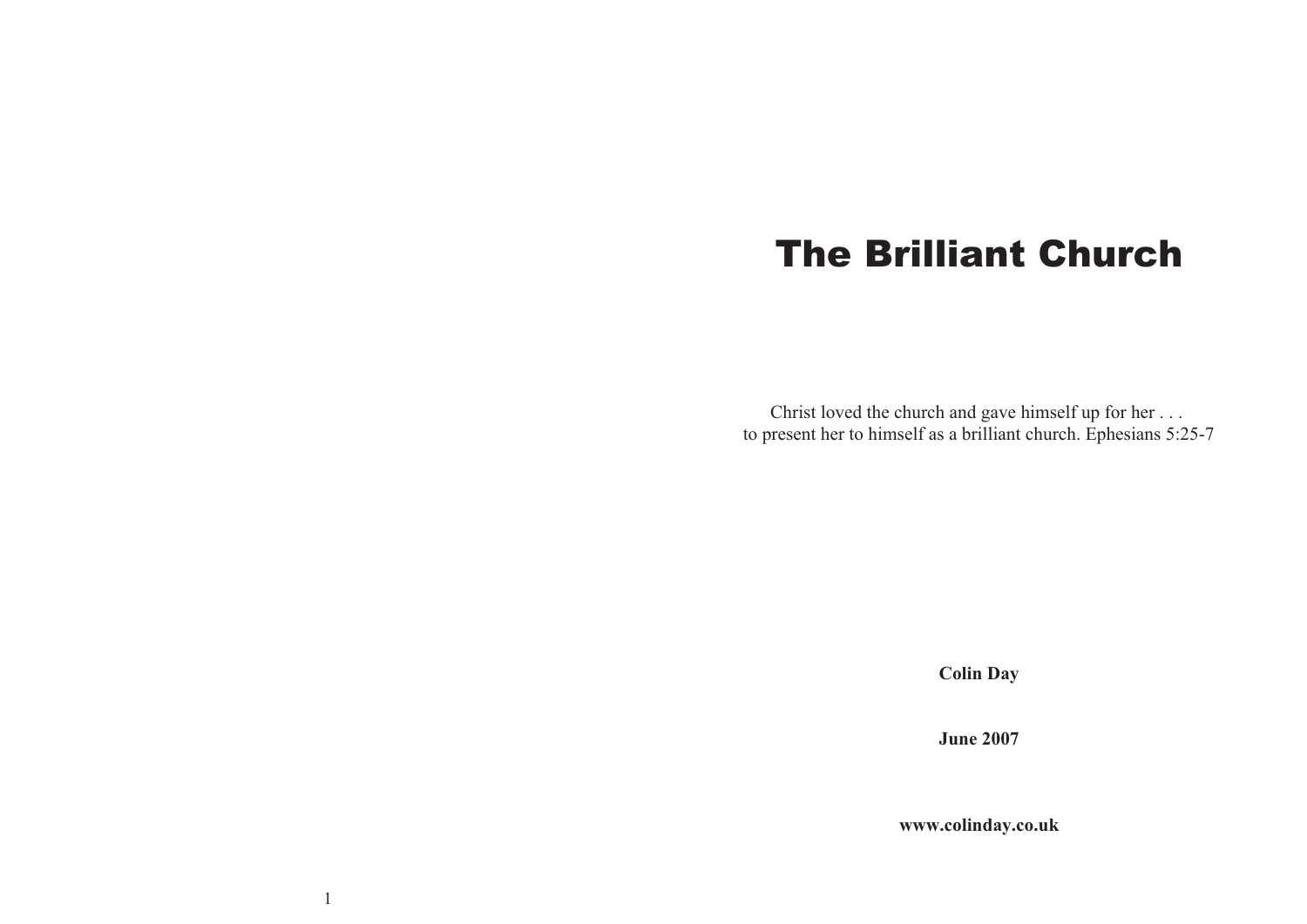All Scripture quotations in this publication (apart from the cover) are from the HOLY BIBLE, NEW INTERNATIONAL VERSION ® NIV ® Copyright © 1973, 1978, 1984 by International Bible Society ®. All rights reserved worldwide.

The immediate trigger for the writing of this pamphlet was reading *The Forgotten Ways* by Alan Hirsch (Brazos Press 2006).

## The exploding church

What if there was <sup>a</sup> way, hidden for centuries in neglect, for God's church to be powerfully effective? There could be—but it could run counter to much of our way of doing things, and therefore is liable to meet resistance.

Alan Hirsch in his book *The Forgotten Ways* describes how the church has undergone explosively rapid growth at certain times in its history. In AD 100 there were about 25,000 Christians. In AD 310 (before Constantine stepped in) there were about 20 million. In this period they were an illegal religion, without church buildings as we know them, largely without the Scriptures, without an institution, or the professional form of leadership which goes with an institution. They actually made it hard for outsiders to join the church!

How did they do it?

The underground church in China has undergone similar growth. When Mao Tse-tung took power there were about 2 million Chinese Christians in churches largely modelled on Western forms. One of the cruellest persecutions of Christians on record then ensued. Mao banished all foreign missionaries and ministers, nationalized all church property, killed all the senior leaders, killed or imprisoned more junior leaders, and banned public meetings by Christians. By the early 80s there were about 60 million Christians in the underground churches. Now it is perhaps 80 million. They have had very few Bibles, no professional clergy, no official leadership structure, no central organisation, almost no mass meetings.

How did they do it?

One answer is, of course, the Holy Spirit. Such movements could not possibly occur unless God the Holy Spirit were moving in power. But that is not the whole story. The Holy Spirit is promised to all God's people in all ages. God does not deliberately withhold his power excep<sup>t</sup> when there is persistence in sin. We must look for other reasons for the general lack of power.

In the absence of water, no amount of pipework will give you irrigation. On the other hand, if you have gushing water, the pipes may serve to limit the flow, or even to obstruct it altogether.

In the same way, the structure of the church can never take the place of the Spirit's power—but when the Spirit is moving, his work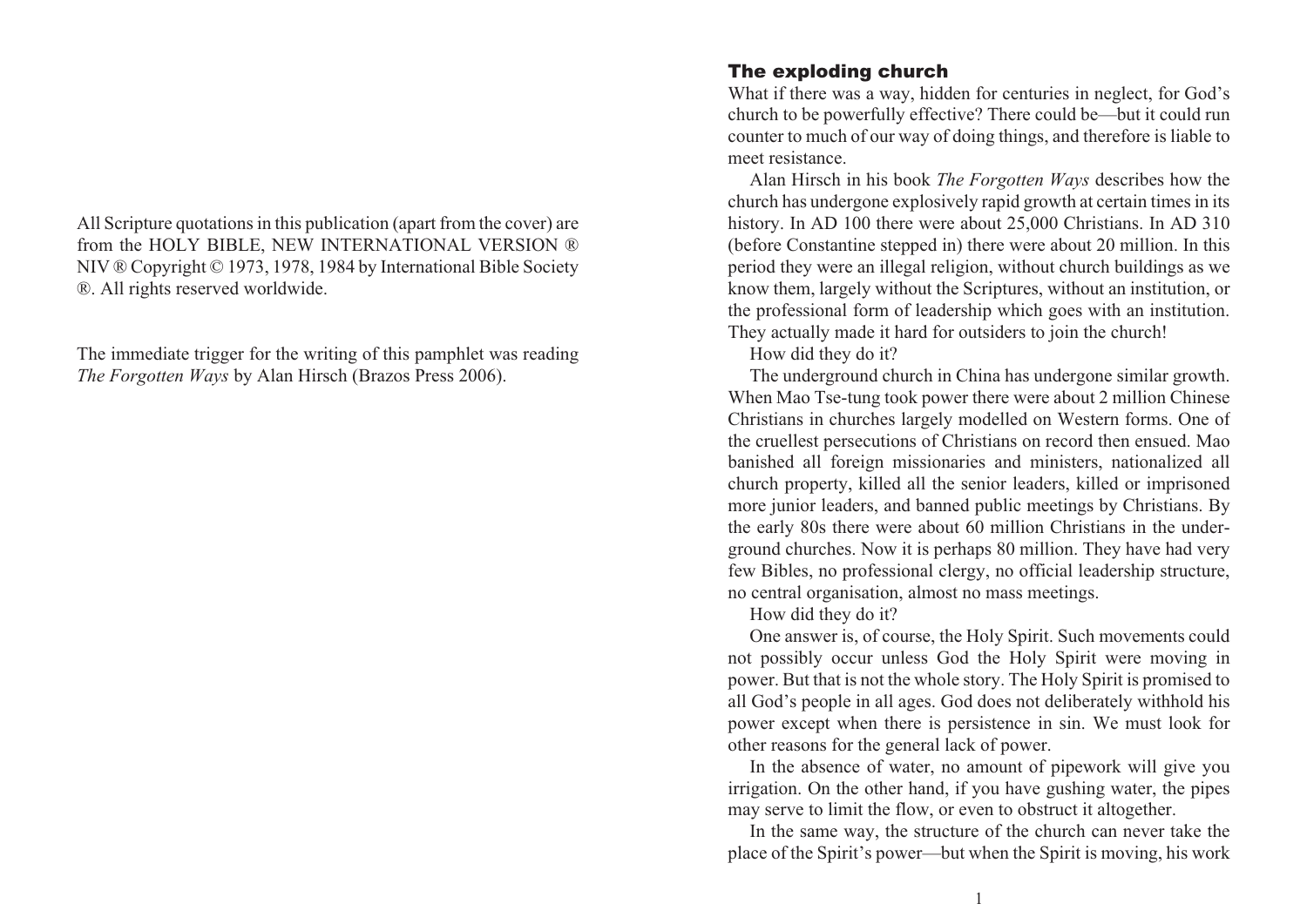may be limited by the structure. Let us look at the way the structure of the church has changed and how this has affected its life.

#### Constantine

In the first centuries the early church was <sup>a</sup> persecuted, underground movement. This was to change radically in the fourth century. By the Edict of Milan (313 AD) Constantine declared Christianity to be the official state religion. Church and state were bonded together. There was <sup>a</sup> centralised church organisation based on Rome. This was the start of 'Christendom'.

According to Stuart Murray, the shift to Christendom meant;

- The adoption of Christianity as the official religion of an area;
- Transfer of the church from the margins of society to the centre;
- All citizens (except the Jews) assumed to be Christian by birth;
- Infant baptism as a token of this;
- Sunday as an official rest day and obligatory church attendance;
- The imposition of 'Christian' morality on the entire society;
- Massive church buildings with large congregations;
- A distinction between clergy (active) and laity (passive);
- The use of the Old Testament to suppor<sup>t</sup> these changes.

The Old Testament religion defined <sup>a</sup> nation which was to be wholly devoted to God. Its members were from their birth par<sup>t</sup> of that theocracy, and the male children were circumcised at eight days old as <sup>a</sup> sign of it. A separate group (priests and Levites) were specially designated as those who could come near to God. A special building (the temple) was erected; this was where God was to be found. The resemblance between Old Testament structures and theChristendom installed by Constantine is clear to see.

So the church had gone from being <sup>a</sup> persecuted group (whose ethos had been <sup>a</sup> spiritual link with God) to the only permitted legal religion (whose basis was largely legalistic, formalistic and external).

## Present-day churches

The all-encompassing monolithic church enforced by the State is no longer in being. However, some of the changes which Constantine brought in are current to this day.

The churches are for the most par<sup>t</sup> centralised institutions. This applies to the major denominations, and even to most of the charismatic new churches. They usually have <sup>a</sup> central organisation from which there descends <sup>a</sup> hierarchy of control.

Most churches have ordained ministers who have undergone specific training, who alone are able to minister the sacraments. They are not usually considered priests, ye<sup>t</sup> theirs can often be an exclusive ministry just as if they were priests.

Special buildings are considered so important that we have grea<sup>t</sup> difficulty trying to ge<sup>t</sup> people in general to understand that the word 'church' means the congregation and not the edifice. These special buildings are usually so arranged that the laity listen passively and have minimal involvement.

God does use (and has used) this mode of church. The members are often sincere and genuine Christians. Such <sup>a</sup> structure should not be ruled out merely because it does not feature in the New Testament. However, we need to consider whether this configuration for the church is effective in accomplishing the goals which God intends. As some of these ways of working are not decreed by the scriptures, we need not be reluctant to examine them critically.

One problem is that the current highly institutional version of Christianity is so deeply embedded in our collective psyche that we find it impossible to consider any other mode of operating. We have confused the presen<sup>t</sup> mode of church with the kingdom of God. We must go to the roots of the problem. C. S. Lewis observed that 'there exists in every church something that sooner or later works against the very purpose for which it came into existence. So we must strive very hard, by the grace of God to keep the church focused on the mission that Christ originally gave to it.'

## The Church's function

What is the function of the church to be? There are two aspects to it: what the church is to be for believers on the one hand, and unbelievers on the other.

For believers, those who have come into <sup>a</sup> personal relationship with God though Jesus, the church is <sup>a</sup> family. As each one has <sup>a</sup> relationship with God, we have <sup>a</sup> relationship with one another. This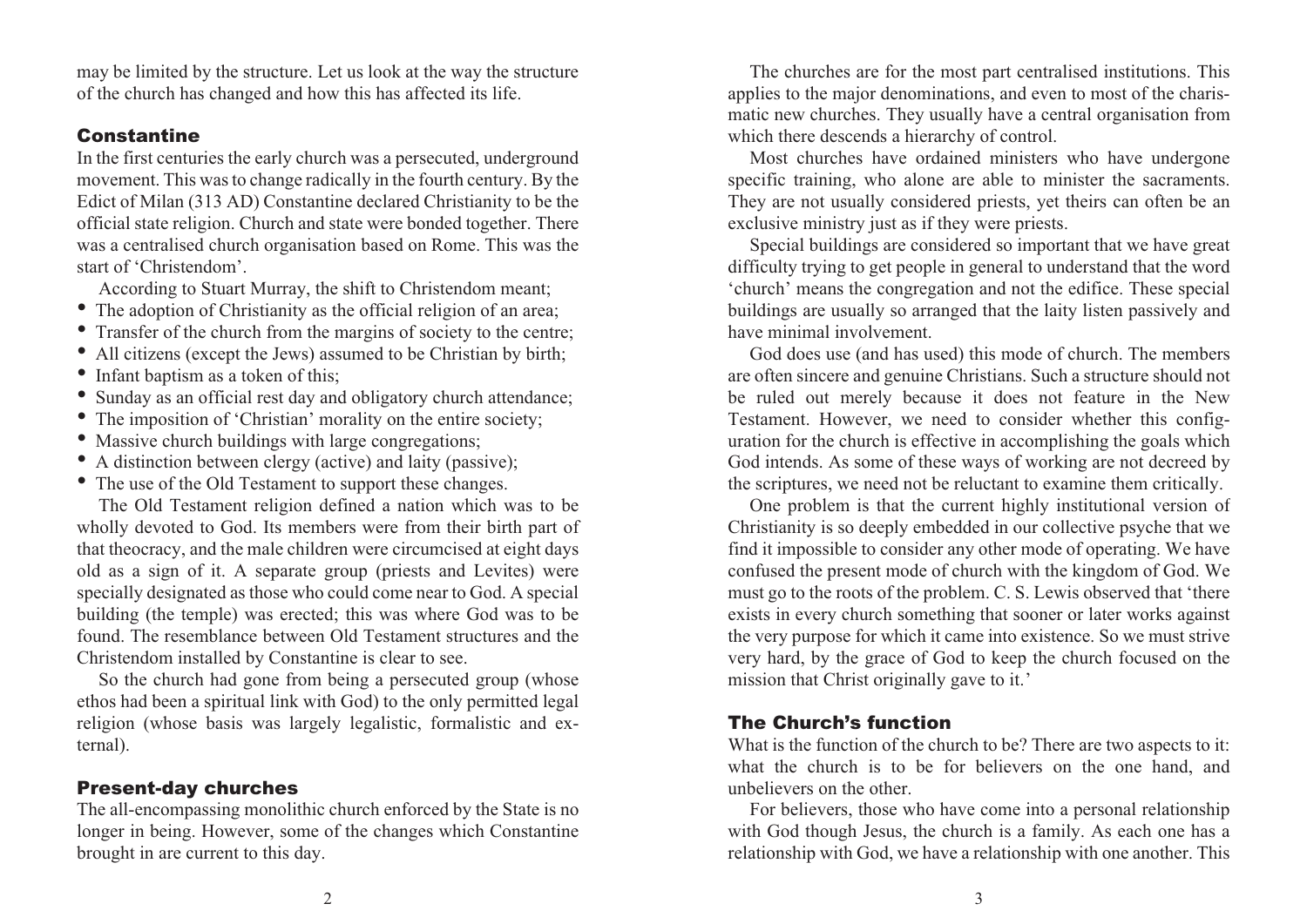community is where believers are loved, helped, discipled, taught, built up in the faith.

The church is also the body from which the good news is sounded forth to unbelievers.

C. S. Lewis held that the purpose of the church was to draw people to Christ and make them like Christ, and that it existed for no other purpose. 'If the church is not doing this, then all the cathedrals, clergy, missions, sermons, even the Bible, are <sup>a</sup> waste of time.'

## Leadership

A group such as <sup>a</sup> church obviously needs leaders. When Paul writes to <sup>a</sup> church, he addresses the 'elders and deacons' of that church.

The word 'deacon' means 'servant'. We are not given much information about the function of deacons. Perhaps those selected in Acts 6 to relieve the apostles of <sup>a</sup> mundane task were the first deacons.

We have much more information concerning elders ('old people'). They are also called 'bishops', which means 'overseers' (compare Titus 1 v. 5 and v. 7). Their function is to rule (1 Tim. 5:17), to shepherd the flock (1 Pet. 5:1-3), and some of them are to preach and teach (1 Tim. 5:17). In fact, one qualification for an elder is that he have an ability to teach (1 Tim. 3:2).

This may sound as if the ministers of current-day churches are being described. However, it should be noted that within each local church in the New Testaments there were <sup>a</sup> number of such elders(bishops!).

Another factor to be borne in mind is that if the church is to grow explosively, then each local church must be developing and training those who can be elders in the newly-formed churches which will rapidly be planted.

# Ministries

When considering the structure and functioning of <sup>a</sup> church, organisation is often uppermos<sup>t</sup> in our minds. In the New Testament the emphasis is rather on the spiritual basis and nourishment for the church. In Ephesians 4:11-13 the risen Christ endows the church with gifts to build up his church and bring each member to maturity.

These gifts take the form of four types of ministry. There are (1) apostles; (2) prophets; (3) evangelists; (4) pastor-teachers. If we are to have churches which share the power and effectiveness of the early church, we cannot do without the gifts which Christ himself provided. Let us consider these ministries in turn.

**Apostles.** We should not consider this to mean the twelve apostles only. Others are called 'apostles' in the New Testament (Paul, Barnabas, Andronicus, Junias etc.) The word 'apostle' means 'one who is sent'. Perhaps we are to think in terms of an itinerant church-planter, who brings <sup>a</sup> church community into being, and then watches over it (as Paul did, for instance). The apostle might then be compared to scaffolding around <sup>a</sup> new church, to be taken down when that church is strong enough to stand alone.

**Prophets.** We should not think merely in terms of the Old Testament prophets. A prophet brings <sup>a</sup> message from God for <sup>a</sup> specific situation. It is <sup>a</sup> supernatural gift. In our modern churches we have often lost the supernatural. For <sup>a</sup> church which is experiencing rapid Holy Spirit growth, the supernatural is indispensable. One effect of the coming of the Holy Spirit is 'your sons and daughters will prophesy' (Acts 2:17). We are to seek the spiritual gifts, and especially prophecy (1 Cor. 14:1). Prophetic messages are to be subjected to the discernment of the rest of the church (1 Cor. 14:29).

**Evangelists.** These are those who take the good news to others. Whilst all believers should be ready to do this, there are those who have <sup>a</sup> particular gift from God for it. When persecution arose after the murder of Stephen, those who were scattered (which did not include the apostles!) went everywhere 'gossiping the gospel' (Acts 8:1, 4).

**Pastor-teachers.** (The terms are linked in the Greek.) This may describe most of our modern-day ministers. The responsibility of <sup>a</sup> teacher is 'to proclaim the whole will of God' (Acts 20:27). The scriptures need to be taught in their fulness, not merely as an academic exercise, but applied to the needs of the people. When God gives <sup>a</sup> person this ministry, he supplies <sup>a</sup> shepherd heart along with <sup>a</sup> teaching ability.

These four ministries are needed in the church if it is to function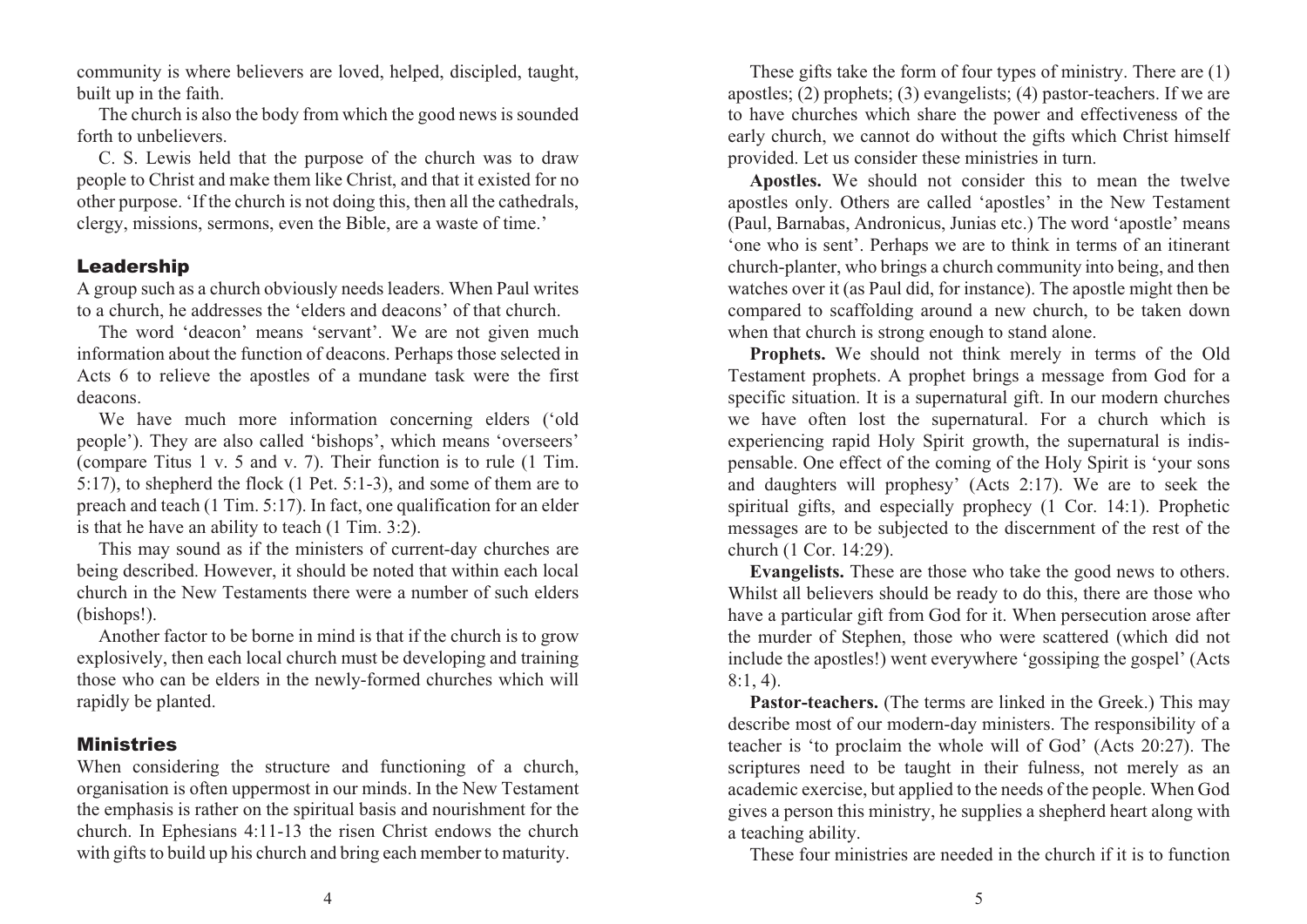adequately. God's way is to scatter his gifts though the church (1 Cor. 12:11ff). No one person exhibits all the gifts. This is as true of the spiritual gifts (charismata) described in 1 Corinthians 12-14 as the ministries mentioned in Ephesians 4. The spiritual gifts are also to be used in building up the church (1 Cor. 14:12). So we are to expec<sup>t</sup> that within the church God will raise up various ones with these ministries and gifts. Although, as we have seen, the elders may have ministries as pastor-teachers, this form of ministry may not be confined to the elders. At the presen<sup>t</sup> day church 'ministers' seem principally to be pastor-teachers. We need the other ministries as well as this, and we need the freedom for others apar<sup>t</sup> from the church leaders to develop their own God-given ministries.

We need this to happen not just for the local church. As mentioned before, if the church is to explode and other churches are to bud off, we need to encourage and develop God's ministries to be exercised in these new churches too. Often church ministers haveconsidered the public exercise of gifts to be their own prerogative, rather than encouraging and bringing on others who show that God is gifting them.

What kinds of meetings could take the place of the traditional ones? Paul describes meetings in New Testament times at which various ones contributed (1 Corinthians 14:26 ff). In Acts 20:7, when Paul 'extended the speech' (Greek) until midnight, the term used for 'spoke' may equally be translated 'led <sup>a</sup> discussion'.

## Buildings

In the very earliest days of the church, believers met together in Solomon's Colonnade (Acts 5:12). Paul had discussions daily in the lecture hall of Tyrannus (Acts 19:9). Apart from these instances, there are no examples of Christians meeting anywhere other than in homes. We certainly do not read of plans to build special meeting places.

Church buildings came in with Constantine, and were of <sup>a</sup> particular shape. Winston Churchill remarked that, 'We shape our buildings, and afterwards our buildings shape us.' The formation of our church buildings reflects the pattern of our community structure.

The norm is for the congregation to be in serried ranks (mostly

passive) facing the leader of the service (active). This leader is normally 'six feet above contradiction'.

The cost of erecting and then maintaining <sup>a</sup> special building is considerable. It can be <sup>a</sup> grea<sup>t</sup> drain on the members of the congregation, and can lead to the need for funds to be raised in all kinds of ways. Non-Christians are often requested to help financially, which gives rise to the idea that the churches are always wanting money.

Such <sup>a</sup> specialised building can be forbidding to outsiders. The attitude 'Jesus yes, church no' is very common among unbelievers. The church building may be very little used apar<sup>t</sup> from special meetings. The impression may be conveyed that Christianity is separate from ordinary lives, since meeting with God requires <sup>a</sup> place which is apar<sup>t</sup> from our ordinary locations.

A special building is unsuited to rapid expansion. Where we do not see such expansion, this may be acceptable. But if the church were to grow as it did in the first few centuries, or as it has done in China, one cannot be restricted by erecting special edifices.

The early church met in homes. This limits the number who can conveniently meet together, but such <sup>a</sup> limitation is <sup>a</sup> positive thing. The members are not too numerous to be able to relate to each other. Worship and ministry take place in the home where all the other activities of life happen. The spiritual is not separated from the secular. Friends and neighbours may be much less intimidated coming into your home than they would be entering <sup>a</sup> special 'holy' building.

## **Believers**

There is something distinctive about the believers when the church expands exponentially. Persecution leads to commitment. Believers are sure of their salvation, and sure of the gospel. They may be fearless in their testimony.

One hears stories of parts of the world where young believers dedicate their spare time to going out to unreached villages. There they declare the gospel, and they not only see people coming to Christ, but they are effective in planting new churches there.

A comparison may be made with DNA in living creatures. Every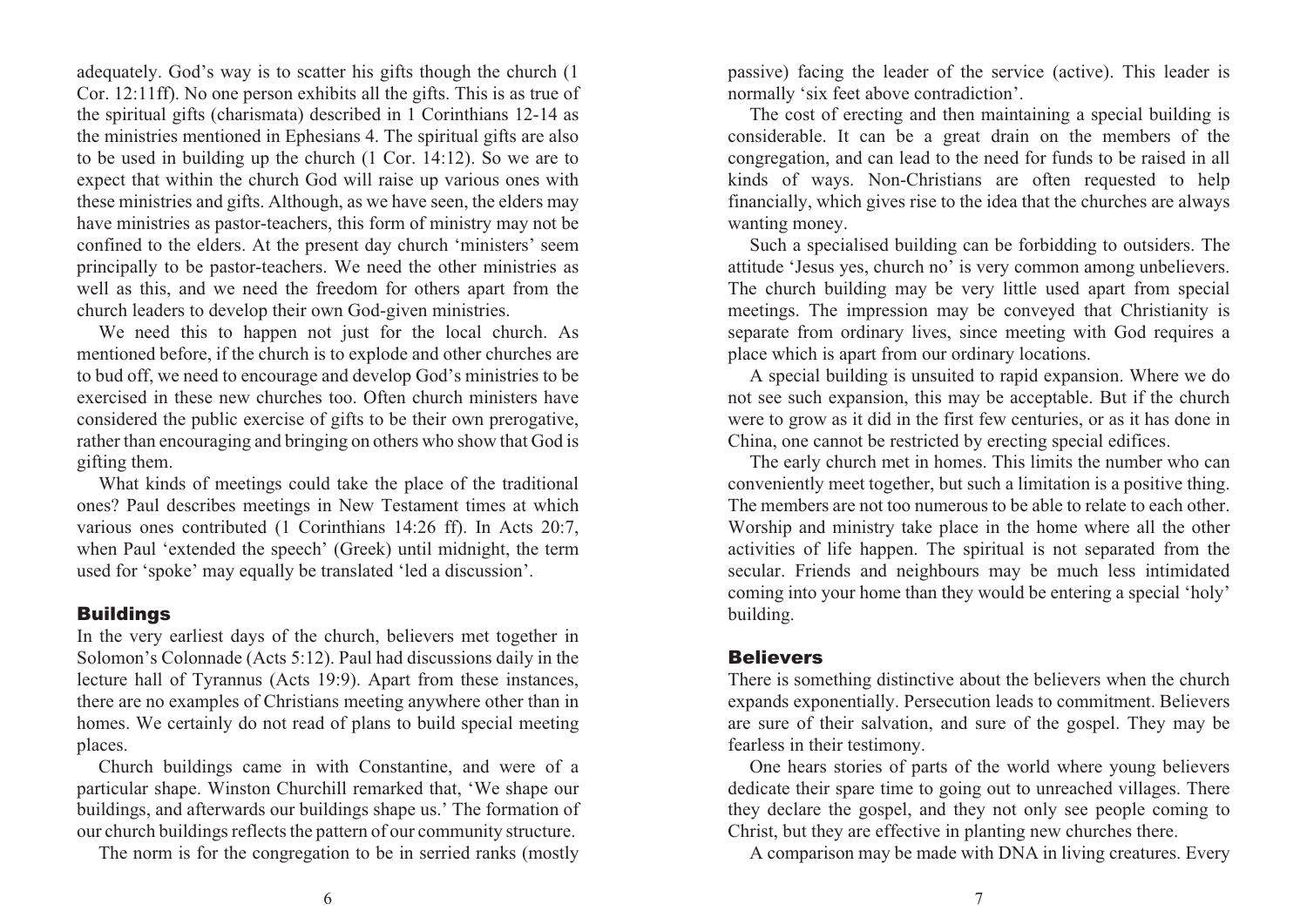cell in our bodies contains, coded in DNA, the blueprint for constructing the whole organism. So these new believers have within themselves the seed from which not only new Christians but new churches may be planted.

The heart of this seed is that Jesus is Lord. Because Christ in themis their hope of glory, they proclaim him, admonishing and teaching so as bring everyone to maturity in Christ (Col. 1:27-8). Disciples themselves, they seek to make disciples of all others (Matt. 28:19).

## Current moves afoot

In these days many new movements are emerging which are not based on the Constantine model. In different parts of the world (China, India, Vietnam, the United States, Germany, . . .) thousands of churches are coming into being. These are 'house churches', churches in homes, not cells or housegroups of <sup>a</sup> larger church, but autonomous independent churches with fellowship links to other similar churches.

A survey of 5000 randomly selected adult Americans found that during <sup>a</sup> typical week 9% attend <sup>a</sup> house church. 20% attend <sup>a</sup> house church at least once <sup>a</sup> month. This would mean that 20 million Americans attend <sup>a</sup> house church weekly, and 43 million attend at least once per month.

Why have we not heard much about these churches? They appear to be flying beneath the radar. The fact is that this is <sup>a</sup> grassroots movement, carried on by many ordinary people in simple fashion. However, *Time* magazine ran an article on these churches not long ago.

To be par<sup>t</sup> of such <sup>a</sup> house church and engaged in New Testament church activities is not an outlandish thing. It is happening in our world today. We need to consider whether we should be par<sup>t</sup> of it.

Alan Hirsch in *The Forgotten Ways* tells of three Chinese leaders from the underground church meeting with Western leaders. They asked prayer for three problems. The governmen<sup>t</sup> did not allow them to gather in groups of more than fifteen people, so when they grew beyond that they had to split. They were not allowed to have church buildings, so they were forced to meet in homes, cafes, karaoke bars and social clubs. They were forbidden to have separate organizations through which they could train leaders, so they were forced to train leaders within the local church. Some of the Westernleaders felt they could not in conscience pray about these things, because in these lay the secret of the Chinese churches' effectiveness.

## What can we do?

There is one thing which, I suggest, all of us have to do. That is to consider these matters. Are the points raised here valid? Are they important?

Perhaps you come to the conclusion that you should remain with the church system in which you currently find yourself rather than <sup>a</sup> house church. There may be many good reasons why you should do so. Those believers you are closest to are there. You are hearing the scriptures expounded and applied to your personal needs, and are being fed spiritually. You can bring unbelievers in to hear the gospel, be saved and be discipled, and you are in fact seeing this happening. Or, if these things are not true, you may feel that God has brought you into that church for <sup>a</sup> purpose, to make things better. In that case, stay where you are.

Alternatively, you may consider that God's goal for the world will not be reached by more of the same thing. Perhaps you recognise that the status quo is not fully in accordance with the Scriptures. Maybe you do not consider the presen<sup>t</sup> church system to be <sup>a</sup> perfectly adequate tool for the growth of believers and the evangelisation of the lost.

Let us suppose that you do see the need for radical change. What should you do about it? The most important thing for you to do is to pray. Such <sup>a</sup> change must not consist in moving from one man-made scheme to another man-made scheme which seems to be better. We need to know what God thinks about these things, and in which direction he would have us move.

If you are then convinced that God would use you in the building of <sup>a</sup> church which is along the lines described here, what is the next step? One thing for you to do is to evaluate what gifts and ministries you have—and to seek others whose gifts complement yours.

If you want to know more about the way ahead, I must confess